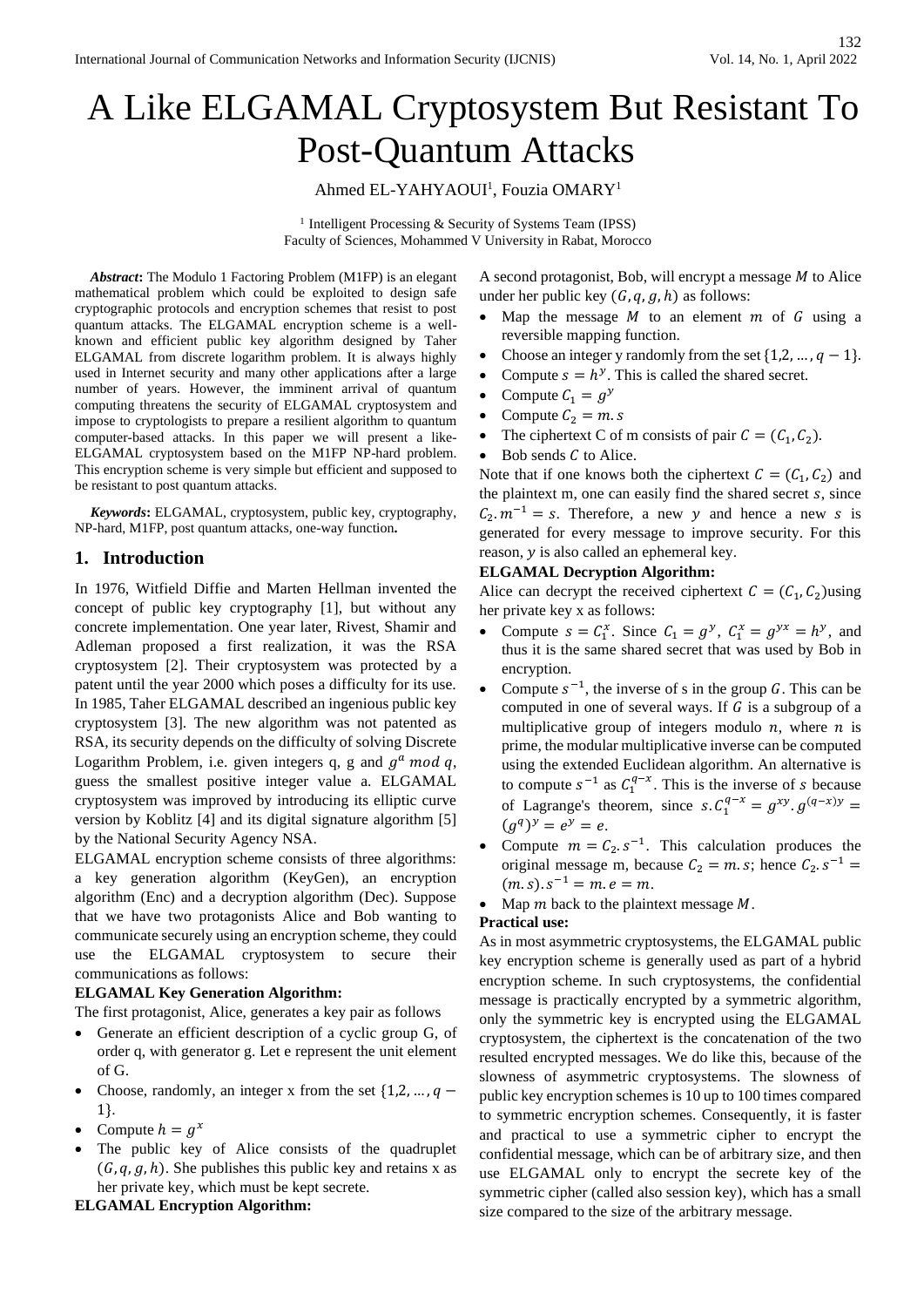#### **Security:**

What about the security of the ELGAMAL encryption scheme? As well as any padding scheme used on the messages, the security is depending on the properties of the underlying cyclic group  $G$ . The encryption algorithm is supposed to be one-way, if the computational Diffie–Hellman assumption (CDH) is holding in the underlying cyclic group . The ELGAMAL cryptosystem achieves semantic security, if the decisional Diffie–Hellman assumption (DDH) holds in the group  $G$ . The computational Diffie–Hellman assumption alone do not imply semantic security. The ELGAMAL encryption scheme is not secure under chosen ciphertext attack (CCA) because it is partially homomorphic (it is a multiplicatively homomorphic encryption scheme) which involves its malleability. For the partial homomorphy we give the example, given an encryption  $(C_1, C_2)$  of an unknown message  $m$ , we can easily perform some operations on the ciphertext and construct a valid encryption  $(C_1, 2C_2)$  of the message  $2m$  without any prior decryption. The malleability allows to use the ELGAMAL encryption scheme for the electronic vote for example. The CCA security could be achieved by a modification of the scheme like using a padding process with ELGAMAL scheme. The DDH assumption may or may not be necessary, depending on this modification.

However, there are variants of ELGAMAL encryption scheme that achieve security under chosen cipher attacks, such as the Cramer-Shoup [6] encryption scheme which can be considered as an extension of the ELGAMAL cryptosystem. It was the first cryptosystem [6] to combine the following three properties: it is resistant to chosen ciphertext adaptive attacks (IND-CCA2), it is proven secure in the standard model, and it is efficient.

#### **Efficiency:**

The same plaintext could be encrypted to many possible ciphertexts, using the same public key, under the cryptosystem ELGAMAL. Schemes which assure this property are called probabilistic. This property leads to a consequence that a general ELGAMAL encryption scheme produces a two components ciphertext with a double expansion in size from plaintext to ciphertext (1:2). Encrypting messages under ELGAMAL cryptosystem requires two exponentiations; nonetheless, these two exponentiations are independent from the message and can be precomputed in offline mode to speed up the encryption process. In the other hand, decryption requires just one exponentiation, but it requires also one computation of a group inverse, which can, anyhow, be simply combined into just one exponentiation.

# **2. Related Work**

The ELGAMAL encryption scheme was used, without any problem, in the free GNU Privacy Guard software [7] recent versions of PGP [8] and other cryptosystems [9] until the apparition of Shor's algorithm [10]. It [10] is a polynomialtime quantum computer algorithm for integer factorization. Informally, it solves the following problem: Given an integer N, find its prime factors. It was discovered in 1994 by the American mathematician Peter Shor. This algorithm provides a threat against many cryptosystems like RSA, ELGAMAL encryption and its versions. In fact, Shor's algorithm just

needs the appearance of a quantum computer to be a real threat for ELGAMAL cryptosystem, which is always possible today at any time. For that reason, many efforts have been provided [11], including the competition launched by the National Institute of Standards and Technologies (NIST) in this direction [11], to develop cryptosystems that resist to post quantum attacks.

Taking into consideration possible threats of quantum computing to actual cryptographic schemes, from now on classical mathematical problems like Factoring and Digital Logarithm problems are supposed to be obsoletes. Indeed, the next generation of cryptographic algorithms should be based on new mathematical problems quantum computer resilient. Five classes of candidate problems are known today [11]: code based, isogeny based, hash based, lattice based and multivariate system based cryptographic methods.

*Code based candidates*: uses the theory of error-coding codes to build public key encryption schemes. The first candidate in this category was early designed in 1978 [12]. We remark that is roughly the same age as RSA [2], but it hasn't take the same importance in deployment. It is due to its large key size which make unfavorable in comparison to RSA. McEliece's cryptosystem [12] was improved a plenty of times [13], [14], the last one is the Classic McEliece [15] candidate to NIST competition.

*Isogeny based candidates*: Isogeny-based cryptography uses maps between elliptic curves to build public key cryptography. The isogeny problem is to find an isogeny between two elliptic curves that are known to be isogenous. Isogeny-based cryptography is today a fertile branch of cryptography which can provide promising cryptographic candidates post quantum algorithms. The first publically accessible proposals in this domain date back to 2006 [16], [17]. The so called SIKE [18] algorithm is an isogeny based candidate submitted to NIST competition and it is in the third round as an alternate candidate.

*Hash based candidates:* hash based signatures (HBS) is a promising approach to construct post quantum cryptographic algorithms. The security of hash based signature schemes is well understood because it is dependent to famous security notions corresponding to hash functions, such as collision and pre-image resistance. Due to their importance, many hash based signature schemes [19], [20] has been already standardized by the National Institute of Standards en Technologies NIST [21].

*Lattice based candidates*: this is the most attractive and prolific area to design post-quantum cryptographic candidates. In fact, lattices provide more parameters than codes, which means that they might offer mathematical problems better adapted to a given situation, but also provide more attack surface. Among the well-known mathematical hard problems in lattice based cryptography, we find the Shortest Vector Problem (SVP), the Closest Vector Problem (CVP), Learning with Error Problem (LWE) and Ring Learning with Error problem (RLWE). These assumptions are widely spread as safe problems to design secure and practical lattice based cryptographic schemes that could resist to future attacks from quantum computing. In the literature we find many candidates, NTRU [22], NewHope [23], Crystals-Kyber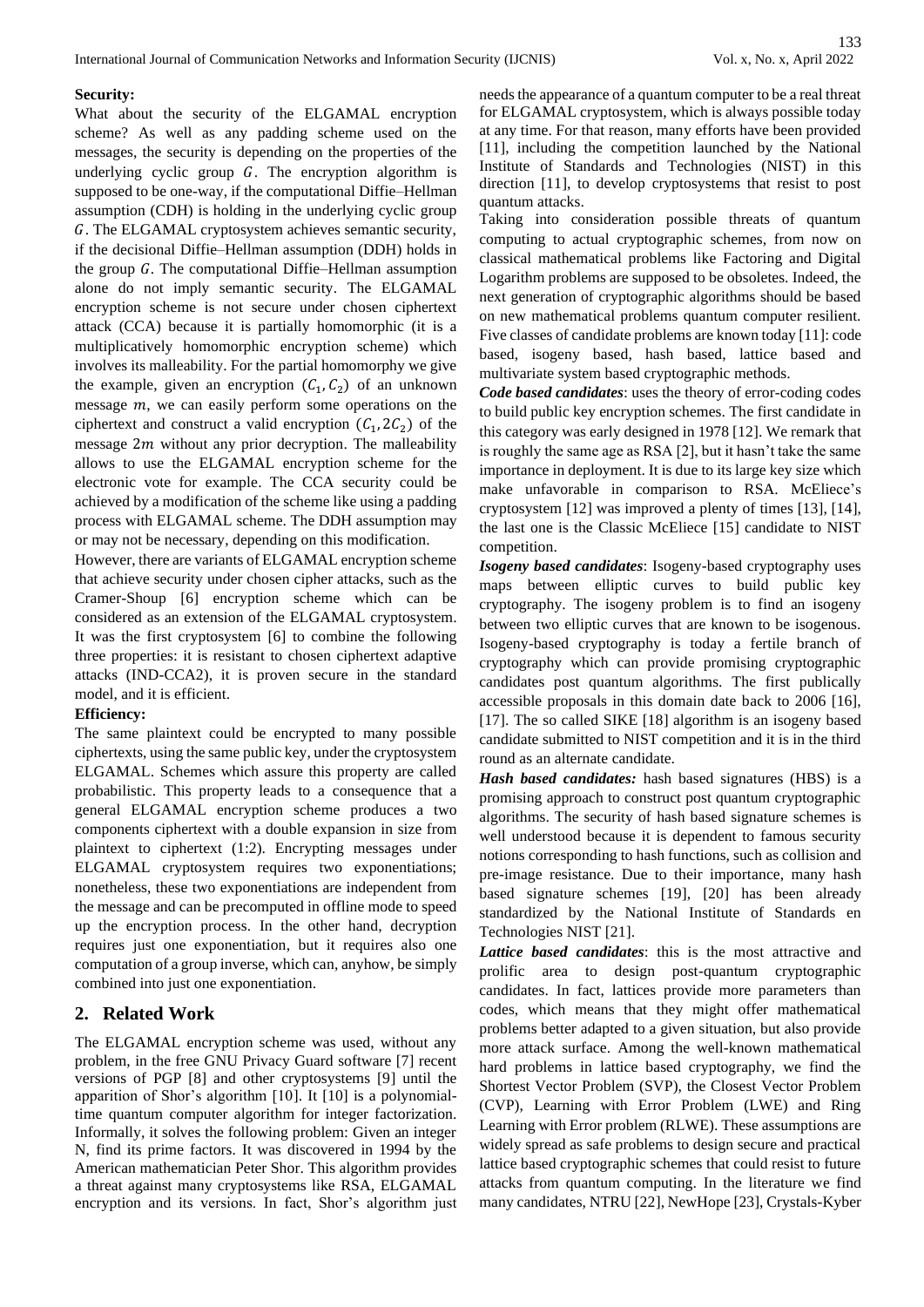[24], GSW [25] that were designed from lattice underlying problems. Recently, 12 lattice based cryptographic schemes in all of the 26 candidates are in the second round of NIST's competition. Furthermore, lattice based candidates are the only type schemes contained in the three types of primitives required by NIST: public key encryption, digital signature and key exchange.

*Multivariate system based candidates*: Multivariate cryptography refers to public-key cryptography whose public keys represent a multivariate and quadratic polynomial system. The main computational problem underlying multivariate cryptography is finding a solution to a system of multivariate quadratic equations over finite fields. This problem is known to be NP-hard. Currently, the underlying schemes are not practical, they suffer from space complexity problems of large public keys and time complexity problems of their long decryption times. On the signatures front however, things look a bit better. Rainbow [26] and GeMSS [27] are two of the seven submitted schemes to NIST competition that have been selected to pass to the third round PQC process.

In this paper, we provide a quantum computing resilient public key encryption scheme like ELGAMAL design [3], but its security is not relied on the discrete logarithm assumption. We will design our cryptosystem from a new NP-Hard assumption. The underlying mathematical problem is the fresh M1FP candidate that has been recently introduced by Eric Jarpe [28].

The rest of this paper will be organized as follows: section 3 introduces the proposed encryption scheme. Starting with a mathematical background in the subsection A, passing through the description of our scheme in the subsection B and its correctness in the subsection C, and finally arriving to some properties of the provided cryptosystem in the subsection D. In section 4, we propose a toy example to lead the reader from the theoretical part to a practical case of our scheme that simplifies the comprehension of the suggested algorithm. Finally, the last section (section 5) concludes the paper.

# **3. The Proposed Encryption Scheme**

## **3.1. Mathematical Background**

- The set of integers is noted  $\mathbb{Z}$ .
- The set of real numbers is noted ℝ.
- A rational number is a real number that could be expressed as a quotient or fraction  $\frac{p}{q}$  of two integers p and q.
- The set of rational numbers is noted  $\mathbb{Q}$ .
- An irrational number is a real number that is not rational, i.e. it could not be expressed as the ratio of two integers.
- The set of irrational numbers is noted ℝ\ℚ.

*Definition 1*: the integer part of a real number  $x \in \mathbb{R}$  is  $[x] = \max \{ y \in \mathbb{Z} : y \leq x \}.$ 

*Definition 2*: For any real number  $x \in \mathbb{R}$ , the number  $x [x]$  < 1 is the decimal part of x. It will be noted x mod 1, so:

$$
x \bmod 1 = x - [x]
$$

**Theorem**: for any real number  $x$  and integers  $a$  and  $b$ :  $(ax \mod 1)b \mod 1 = (bx \mod 1)a \mod 1.$ 

*Proof:* interested reader can find the proof at [28] (theorem A3).

## **3.2. Modulo 1 Factoring Problem**

• Given *x* and *c*, both in  $\mathbb{R}\backslash\mathbb{Q}$ 

The problem of guessing  $a \in \mathbb{Z}$  such that  $c = ax \mod 1$  is called the Modulo 1 Factoring Problem (M1FP).

This problem is proved to be NP-Hard [28].

## **3.3. The Proposed Scheme**

We propose in this part a public key encryption scheme like ELGAMAL cryptosystem, but its security is not based on the discrete logarithm problem. The security of our scheme is based on the hardness of the modulo 1 factoring problem. Suppose Alice and Bob want to communicate with our public key encryption scheme to exchange confidential message M. *Key generation*:

The first step in the encryption scheme is to produce a pair of keys: the public key, and the secret key. The first will be used to encrypt the messages and the second to decrypt them.

- To generate her pair of keys, Alice will start by taking an irrational number  $x \in \mathbb{R} \backslash \mathbb{Q}$ .
- Alice will then draw an integer  $a \in \mathbb{Z}$ , which will be his private key  $sk$ , and will calculate  $h = ax \mod 1$ .
- Finally, Alice will publish  $pk = \{x, h\}$  as a public key.

# *Encryption:*

Bob therefore has access to Alice's public key  $pk = \{x, h\}$ . To encrypt a plaintext M, of n digits, encoded in decimal basis, he proceeds as follows:

- Bob starts by choosing a random integer  $r$
- Then he will compute  $C_1 = rx \mod 1$  and  $R = rh \mod 1$
- Bob takes,  $R_n$ , the first n digits of the decimal part of R.
- Then he computes  $C_2 = M \bigoplus R_n$ , such that  $\bigoplus$  is a bitwise addition modulo 10.
- Finally, he sends to Alice the encrypted message  $C =$  $(C_1, C_2)$

## *Decryption:*

Having access to  $C = (C_1, C_2)$  and sk, Alice can decrypt the encrypted message  $C$  as follows:

- She computes:  $R' = sk$ .  $C_1 \mod 1$
- Then she takes,  $R'_n$ , the first n digits of the decimal part of  $R'$ .

Finally, Alice can obtain the original plaintext  $M = C_2 \oplus R'_n$ , such that  $\Theta$  is a bitwise subtraction modulo 10.

## **3.4. Correctness of The Scheme**

In this part we will proof that the decryption step is correct and really gives the original message.

i.e we should proof that 
$$
M = C_2 \ominus R'_n
$$
  
\nwe have  $C_2 = M \oplus R_n$   
\n $\Rightarrow C_2 \ominus R'_n = M \oplus R_n \ominus R'_n$   
\n $\Rightarrow C_2 \ominus R'_n = M \oplus (R_n \ominus R'_n)$   
\nWe have also,  $R' = sk.C_1 \mod 1$   
\n $= sk.r.x \mod 1$   
\n $= r.sk.x \mod 1$   
\n $= rh \mod 1 = R$   
\nConsequently,  $R_n = R'_n$  by definition.  
\nThen,  $C_2 \ominus R'_n = M \oplus (R_n \ominus R'_n) = M \oplus 0 = M$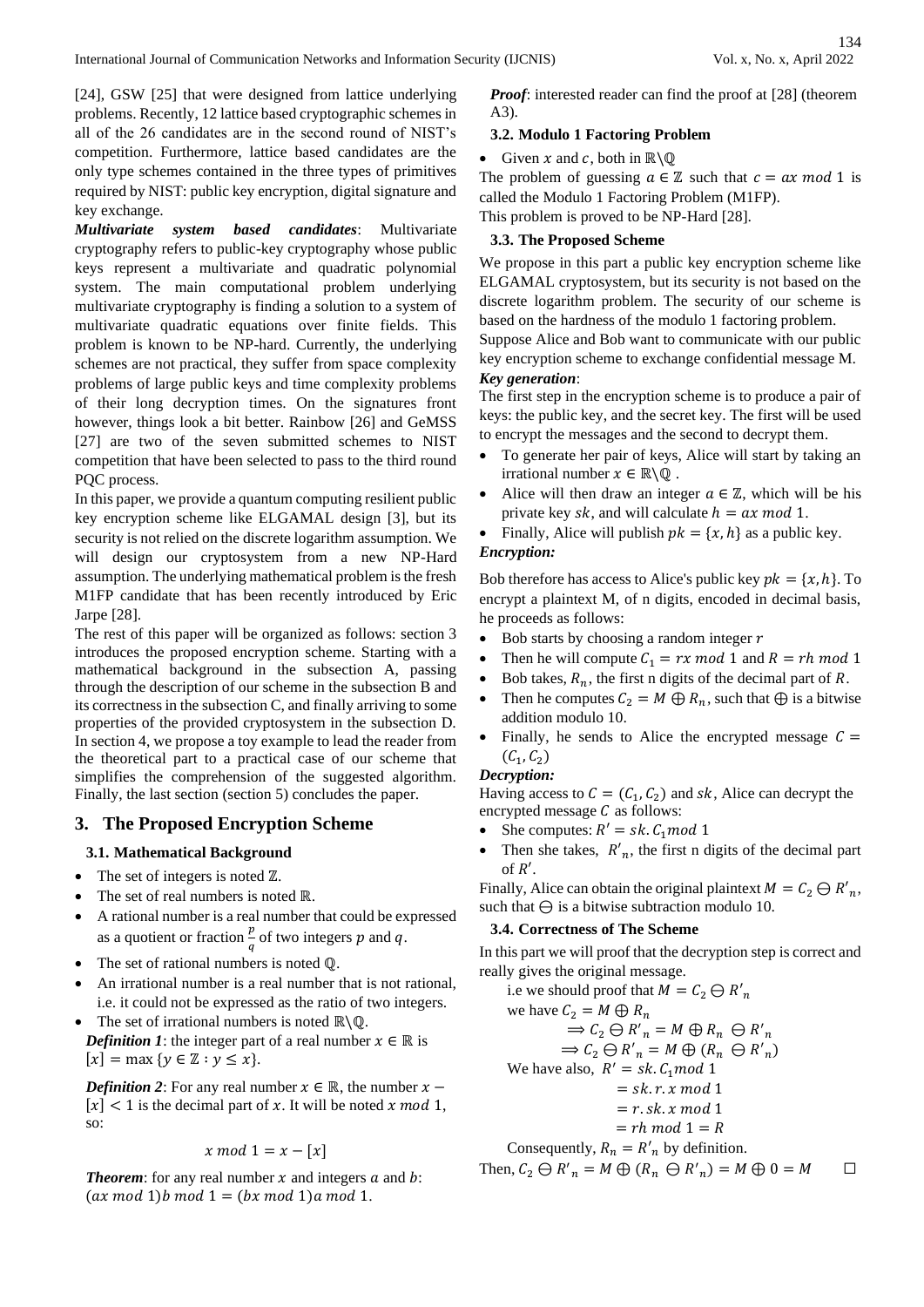International Journal of Communication Networks and Information Security (IJCNIS) Vol. x, No. x, April 2022

#### **3.5. Some Properties of the Proposed Scheme**

*Probabilistic scheme*: this scheme is probabilistic. Due to the random integer  $r$  used in the encryption algorithm, the same message, when encrypted several times, will yield different ciphertexts.

*Security of the scheme*: to inverse our cryptosystem, the attacker should know the afore defined  $R'_n$ . To find  $R'_n$ , he should compute  $R'$  given the public parameters of the crytosystem. But to compute  $R' = sk$ .  $C_1 \mod 1$  the attacker don't have access to the secret key  $sk$ , so he should resolve the Modulo 1 Factoring Problem, which is proved to be NPhard [28]. This problem seems to be resilient to quantum computing attackers [28]. Consequently, our proposed encryption scheme is secure under the hardness of M1FP and even with the presence of a quantum computer i.e. its security is relied to the difficulty resolving of the Modulo 1 Factoring Problem.

*Additive homomorphism*: the proposed scheme is additively homomorphic [29]. This is a very useful property in electronic voting. In fact, if we add two ciphertexts, the obtained ciphertext will be the encrypted result of the addition of the two underlying original plaintexts. i.e.  $C \oplus C' = E(M) \oplus$  $E(M') = E(M \oplus M')$ .

The addition could be performed as follows:

 $C \oplus C'$ 

 $=(\mathcal{C}_1 \oplus \mathcal{C'}_1, \mathcal{C}_2 \oplus \mathcal{C'}_2)$ 

 $= (rx \mod 1 \oplus r'x \mod 1, (M \oplus R_n) \oplus (M' \oplus R'_{n}))$ 

 $= ((r \oplus r')x \mod 1, (M \oplus M') \oplus (R_n \oplus R'_n))$ 

# **4. A Toy Example**

In this section we will provide a practical example to illustrate how to use the new scheme.

Suppose that Alice will generate a pair of keys  $(sk, pk)$  and shares the public key  $pk$  with Bob, who will encrypt a secret message  $M = "I \text{ am } Bob"$  and sends it to Alice.

# *Alice's Key Generation*:

Alice will choose:

 $x = \ln(5) \mod 1$ 

 $= 0.60943791243410037460075933322619...$ 

 $a = 5940941723$ , and will calculate:

 $h = ax \mod 1$ 

 $= 9561576844.55776740343558059024511834388453...$  mod 1  $= 0.55776740343558059024511834388453 \dots \text{mod } 1$ the key pair of Alice is  $(sk, pk) = (a, \{x, h\}).$ 

Alice will share with Bob  $pk = \{x, h\}.$ 

#### *Encryption of Bob's message:*

Suppose Bob has a message  $M = "I'm Bob"$  and wants to encrypt it, with Alice's public key, before sending it to Alice. As a first step Bob will encode it to ASCII, so:

 $M = 073 039 109 032 066 111 098$ . The message M contains 21 digits, so  $n = 21$ .

Next, he will choose a random number  $r = 8710936522$  and compute:

 $C_1 = rx \mod 1$ 

 $= 0.31364287132363564473236599596853$  ... mod 1 And

 $R = rh \mod 1$ 

 $= 0.36810723784051831395590772780466$  ... mod 1 Consequently, the first 21 digits of the decimal part of  $R$  are:  $R_n = 368107237840518313955.$ 

Then, Bob will encrypt the message 
$$
M
$$
 as:

$$
C_2 = M \oplus R_n
$$
  
= 073039109032066111098  

$$
\oplus 368107237840518313955
$$
  
= 331136336872574424943

Finally, Bob will send to Alice his encrypted message:  $C = \begin{pmatrix} 0.31364287132363564473236599596853 & ... \bmod 1 \\ 2311363326972574424942 \end{pmatrix}$ <sup>331136336872574424943</sup> )

Decryption at Alice's side:

At the reception, Alice will take  $C_1$  from C and compute:  $R' = sk$ .  $C_1$ mod 1

 $= 0,36810723784051831395588967197719$  ... mod 1 Next, she will take the first 21 digits of the decimal part of  $R'$ are:  $R'_n = 368107237840518313955$ .

Then, Alice will obtain the message M in ASCII's encoding format as follows:

> $M = C_2 \ominus R'_n$ = 331136336872574424943 ⊖ 368107237840518313955 = 073039109032066111098

Finally, Alice will decode the ASCII message to a text and obtain the plaintext originally encrypted by Bob:  $M = "I'm Bob".$ 

# **5. Conclusion**

In this paper, we proposed a probabilistic like ELGAMAL public key encryption scheme. The security of our cryptosystem is based on the hardness of resolving the modulo 1 factoring problem (M1FP). The M1FP is proved to be NPhard. Our cryptosystem is resilient to post quantum attacks unlike the classical ELGAMAL cryptosystem for which the security is based on the discrete logarithm problem.

In the case of discrete logarithm problem on finite fields, the number of secrets in the field is limited by the order of the finite field q. Therefore, using Grover's algorithm, we can easily drive a cryptanalysis of the cryptosystem in the presence of a quantum computer. However, this cryptanalysis is not applied to our cryptosystem due to the infinity of the decimal part of a transcendental number.

This work is a gateway to the use of the promising M1FP problem in the construction of post-quantum encryption schemes. In a future work, we think construct the underling signature scheme to our cryptosystem.

## **References**

- [1] W. Diffie and M. Hellman, "New directions in cryptography," *IEEE Transactions on Information Theory,*  vol. 22, no. 6, p. 644–654, 1976.
- [2] R. Rivest, A. Shamir and L. Adleman, "A Method for Obtaining Digital Signatures and Public-Key Cryptosystems," *Communications of the ACM,* vol. 21, no. 2, pp. 120-126, 1976.
- [3] T. ELGAMAL, "A Public Key Cryptosystem and a Signature Scheme Based on Discrete Logarithms," *IEEE TRANSACTIONS ON INFORMATION THEORY,* vol. 31, no. 04, pp. 469-472, 1985.
- [4] N. Koblitz, "Elliptic Curve Cryptosystems," *MATHEMATICS OF COMPUTATION,* vol. 24, no. 177, pp. 20.1-209, 1987.